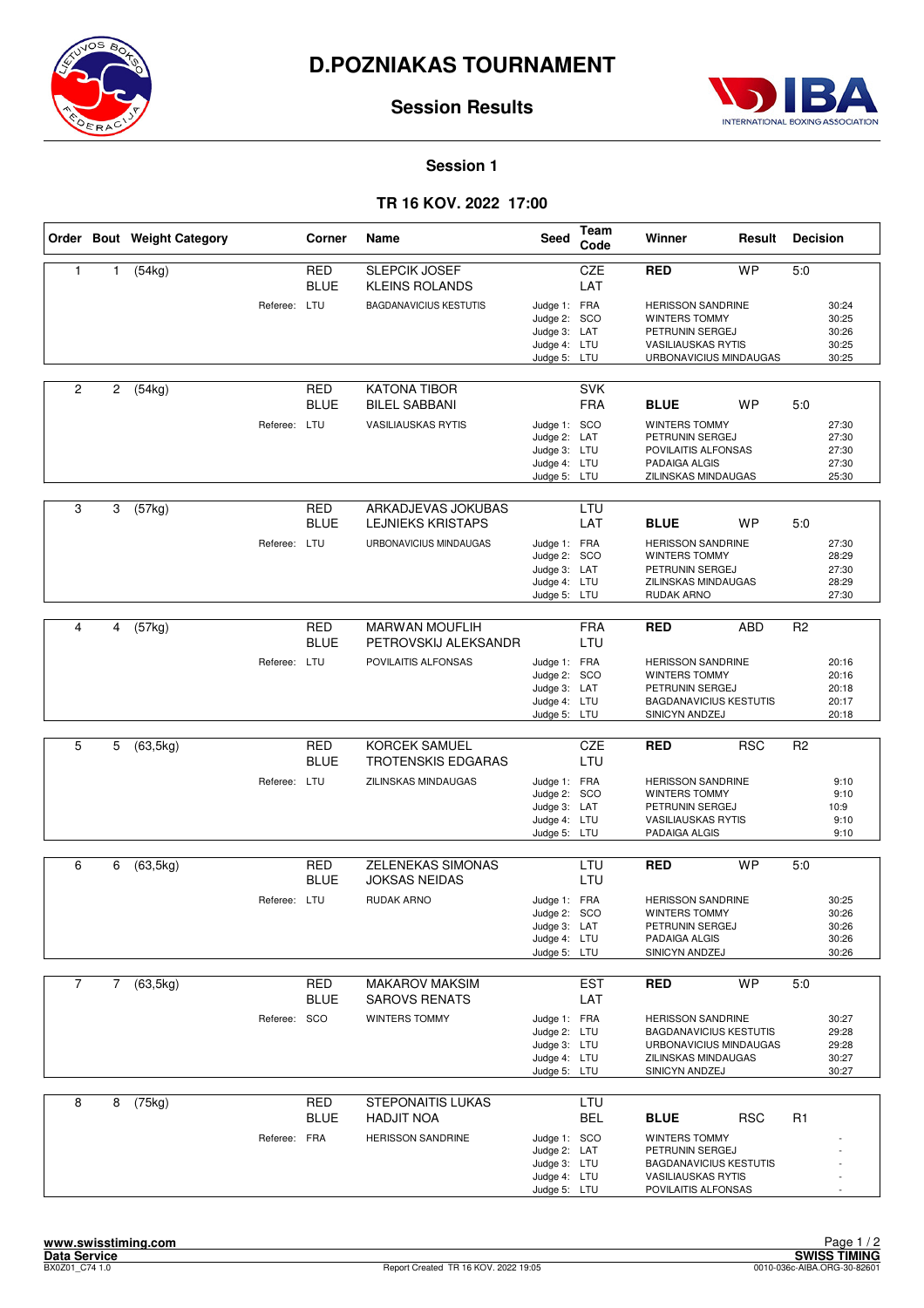



**Session Results**

### **Session 1**

### **TR 16 KOV. 2022 17:00**

|   |   | Order Bout Weight Category |          | Corner                    | Name                                              | Seed                                                                         | Team<br>Code | Winner                                                                                             | Result | <b>Decision</b>                           |
|---|---|----------------------------|----------|---------------------------|---------------------------------------------------|------------------------------------------------------------------------------|--------------|----------------------------------------------------------------------------------------------------|--------|-------------------------------------------|
| 9 | 9 | 75kg)                      |          | <b>RED</b><br><b>BLUE</b> | <b>JANECKA JINDRICH</b><br><b>SAVICKAS JURGIS</b> |                                                                              | CZE<br>LTU   | <b>RED</b>                                                                                         | WP     | 5:0                                       |
|   |   |                            | Referee: | LAT                       | PETRUNIN SERGEJ                                   | Judge 1: FRA<br>Judge 2: SCO<br>Judge 3: LTU<br>Judge 4: LTU<br>Judge 5: LTU |              | <b>HERISSON SANDRINE</b><br>WINTERS TOMMY<br>URBONAVICIUS MINDAUGAS<br>PADAIGA ALGIS<br>RUDAK ARNO |        | 30:24<br>30:27<br>30:24<br>30:27<br>30:27 |

| <b>LEGEND</b>  |                     |    |              |                                      |                       |    |               |                             |
|----------------|---------------------|----|--------------|--------------------------------------|-----------------------|----|---------------|-----------------------------|
| <b>ABD</b>     | Abandon             | Rn | Round number | <b>RSC</b>                           | Referee Stops Contest | WP | Win on points |                             |
|                |                     |    |              |                                      |                       |    |               |                             |
|                | www.swisstiming.com |    |              |                                      |                       |    |               | Page $2/2$                  |
| Data Service   |                     |    |              |                                      |                       |    |               | <b>SWISS TIMING</b>         |
| BX0Z01 C74 1.0 |                     |    |              | Report Created TR 16 KOV. 2022 19:05 |                       |    |               | 0010-036c-AIBA.ORG-30-82601 |
|                |                     |    |              |                                      |                       |    |               |                             |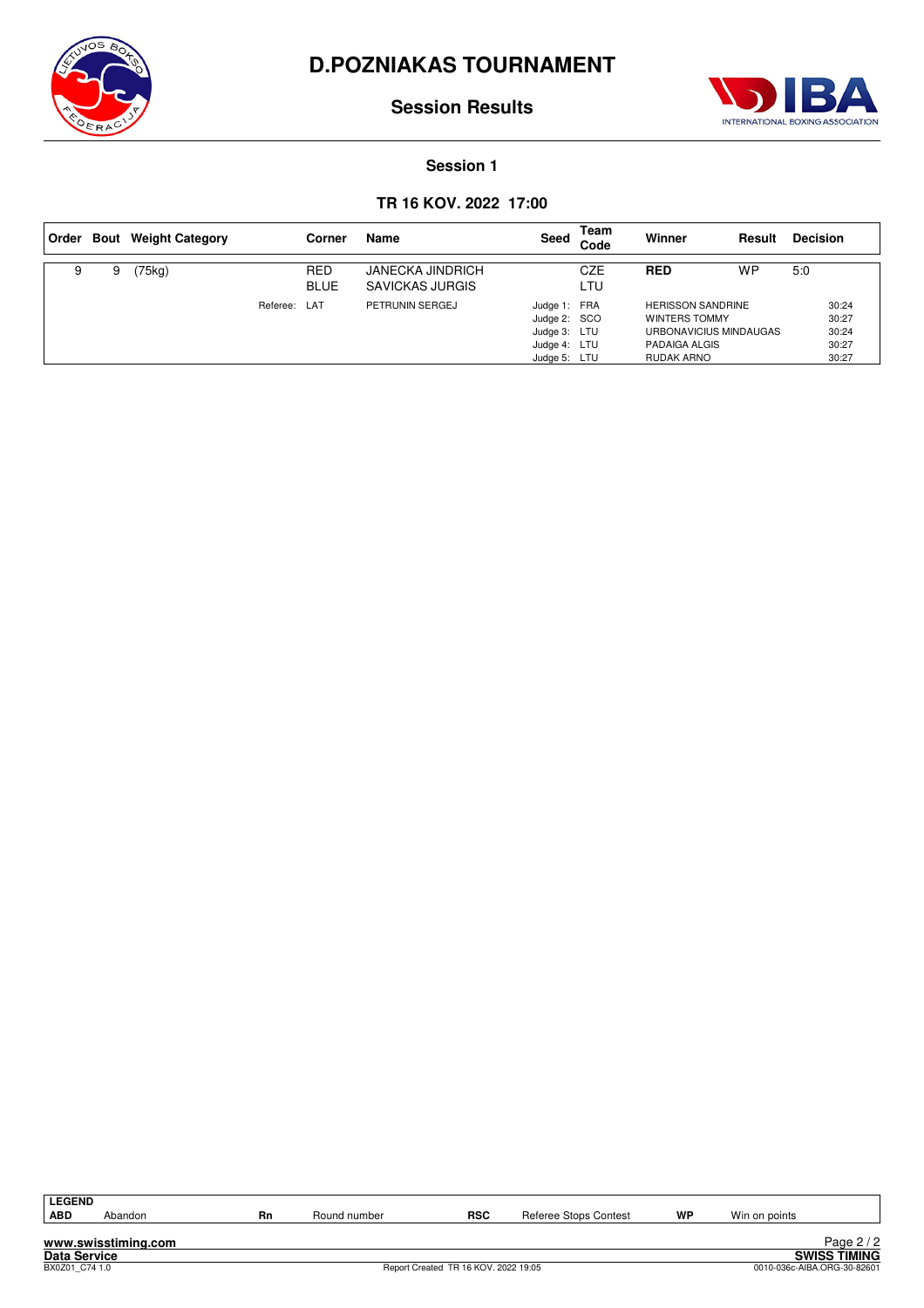



**Session Results**

#### **Session 2**

## **KT 17 KOV. 2022 13:00**

|                |    | Order Bout Weight Category |              | Corner                    | Name                                                                               | Seed                                                                         | Team<br>Code      | Winner                                                                                                                                    | Result    | <b>Decision</b> |                                           |
|----------------|----|----------------------------|--------------|---------------------------|------------------------------------------------------------------------------------|------------------------------------------------------------------------------|-------------------|-------------------------------------------------------------------------------------------------------------------------------------------|-----------|-----------------|-------------------------------------------|
| $\mathbf{1}$   | 10 | (51kg)                     | Referee: LTU | RED<br><b>BLUE</b>        | <b>BAJALIS RYTIS</b><br><b>VYMYSLICKY LUKAS</b><br>URBONAVICIUS MINDAUGAS          | Judge 1: FRA<br>Judge 2: SCO<br>Judge 3: LAT<br>Judge 4: LTU<br>Judge 5: LTU | LTU<br><b>SVK</b> | <b>BLUE</b><br><b>HERISSON SANDRINE</b><br>WINTERS TOMMY<br>PETRUNIN SERGEJ<br><b>BAGDANAVICIUS KESTUTIS</b><br><b>VASILIAUSKAS RYTIS</b> | <b>WP</b> | 5:0             | 25:30<br>27:30<br>27:30<br>26:30<br>26:30 |
| $\overline{2}$ | 11 | (51kg)                     | Referee: LTU | RED<br><b>BLUE</b>        | <b>JURCIUKONIS EDVINAS</b><br><b>BILAL BENALI</b><br>POVILAITIS ALFONSAS           | Judge 1: LTU<br>Judge 2: LTU<br>Judge 3: LAT<br>Judge 4: SCO<br>Judge 5: FRA | LTU<br><b>FRA</b> | <b>BLUE</b><br>PADAIGA ALGIS<br><b>BAGDANAVICIUS KESTUTIS</b><br>PETRUNIN SERGEJ<br>WINTERS TOMMY<br><b>HERISSON SANDRINE</b>             | <b>WP</b> | 3:2             | 29:28<br>29:28<br>28:29<br>27:30<br>27:30 |
| 3              | 12 | (60kg)                     | Referee: FRA | RED<br><b>BLUE</b>        | <b>BULDERS BRUNO</b><br><b>KERR SOVVY</b><br><b>HERISSON SANDRINE</b>              | Judge 1: LTU<br>Judge 2: LTU<br>Judge 3: LTU<br>Judge 4: LAT<br>Judge 5: SCO | LAT<br>SCO        | <b>BLUE</b><br>URBONAVICIUS MINDAUGAS<br><b>VASILIAUSKAS RYTIS</b><br><b>BAGDANAVICIUS KESTUTIS</b><br>PETRUNIN SERGEJ<br>WINTERS TOMMY   | <b>WP</b> | 5:0             | 27:30<br>28:29<br>27:30<br>28:29<br>28:29 |
| 4              | 13 | (60kg)                     | Referee: SCO | <b>RED</b><br><b>BLUE</b> | <b>TSVETKOV MAKSIM</b><br><b>PAULIUS BUBLIS</b><br>WINTERS TOMMY                   | Judge 1: FRA<br>Judge 2: LAT<br>Judge 3: LTU<br>Judge 4: LTU<br>Judge 5: LTU | <b>EST</b><br>LTU | <b>BLUE</b><br><b>HERISSON SANDRINE</b><br>PETRUNIN SERGEJ<br>POVILAITIS ALFONSAS<br>RUDAK ARNO<br>PADAIGA ALGIS                          | <b>WP</b> | 5:0             | 25:30<br>25:30<br>25:30<br>25:30<br>25:30 |
| 5              | 14 | $\overline{(67}$ kg)       | Referee: LTU | <b>RED</b><br><b>BLUE</b> | <b>STEFANOVIC MAKSIM</b><br><b>DANICEK DANIEL</b><br><b>BAGDANAVICIUS KESTUTIS</b> | Judge 1: LTU<br>Judge 2: LTU<br>Judge 3: LAT<br>Judge 4: SCO<br>Judge 5: FRA | LTU<br>CZE        | <b>BLUE</b><br>RUDAK ARNO<br>URBONAVICIUS MINDAUGAS<br>PETRUNIN SERGEJ<br>WINTERS TOMMY<br><b>HERISSON SANDRINE</b>                       | WP        | 5.0             | 27:29<br>25:29<br>27:29<br>27:29<br>25:29 |
| 6              | 15 | (67kg)                     | Referee: LAT | <b>RED</b><br><b>BLUE</b> | <b>SMIZNOV DANILA</b><br><b>SAMUILIS NOJUS</b><br>PETRUNIN SERGEJ                  | Judge 1: FRA<br>Judge 2: SCO<br>Judge 3: LTU<br>Judge 4: LTU<br>Judge 5: LTU | LTU<br>LTU        | <b>BLUE</b><br><b>HERISSON SANDRINE</b><br>WINTERS TOMMY<br><b>VASILIAUSKAS RYTIS</b><br>POVILAITIS ALFONSAS<br>PADAIGA ALGIS             | <b>WP</b> | 3:2             | 28:29<br>28:29<br>29:28<br>29:28<br>28:29 |
| $\overline{7}$ | 16 | (71kg)                     | Referee: LTU | RED<br><b>BLUE</b>        | PAVEL DUNDA<br><b>MOMIR TRBIC</b><br><b>VASILIAUSKAS RYTIS</b>                     | Judge 1: LTU<br>Judge 2: LTU<br>Judge 3: LTU<br>Judge 4: LAT<br>Judge 5: SCO | CZE<br><b>FRA</b> | <b>BLUE</b><br>RUDAK ARNO<br>URBONAVICIUS MINDAUGAS<br><b>BAGDANAVICIUS KESTUTIS</b><br>PETRUNIN SERGEJ<br>WINTERS TOMMY                  | <b>WP</b> | 4:1             | 29:28<br>27:30<br>28:29<br>27:30<br>27:30 |
| 8              | 17 | (71kg)                     | Referee: LTU | <b>RED</b><br><b>BLUE</b> | <b>BABACAR DIARRA</b><br>KOMAS EGIDIJUS<br>RUDAK ARNO                              | Judge 1: FRA<br>Judge 2: SCO<br>Judge 3: LAT<br>Judge 4: LTU<br>Judge 5: LTU | <b>FRA</b><br>LTU | <b>RED</b><br><b>HERISSON SANDRINE</b><br>WINTERS TOMMY<br>PETRUNIN SERGEJ<br>POVILAITIS ALFONSAS<br>PADAIGA ALGIS                        | <b>WO</b> |                 |                                           |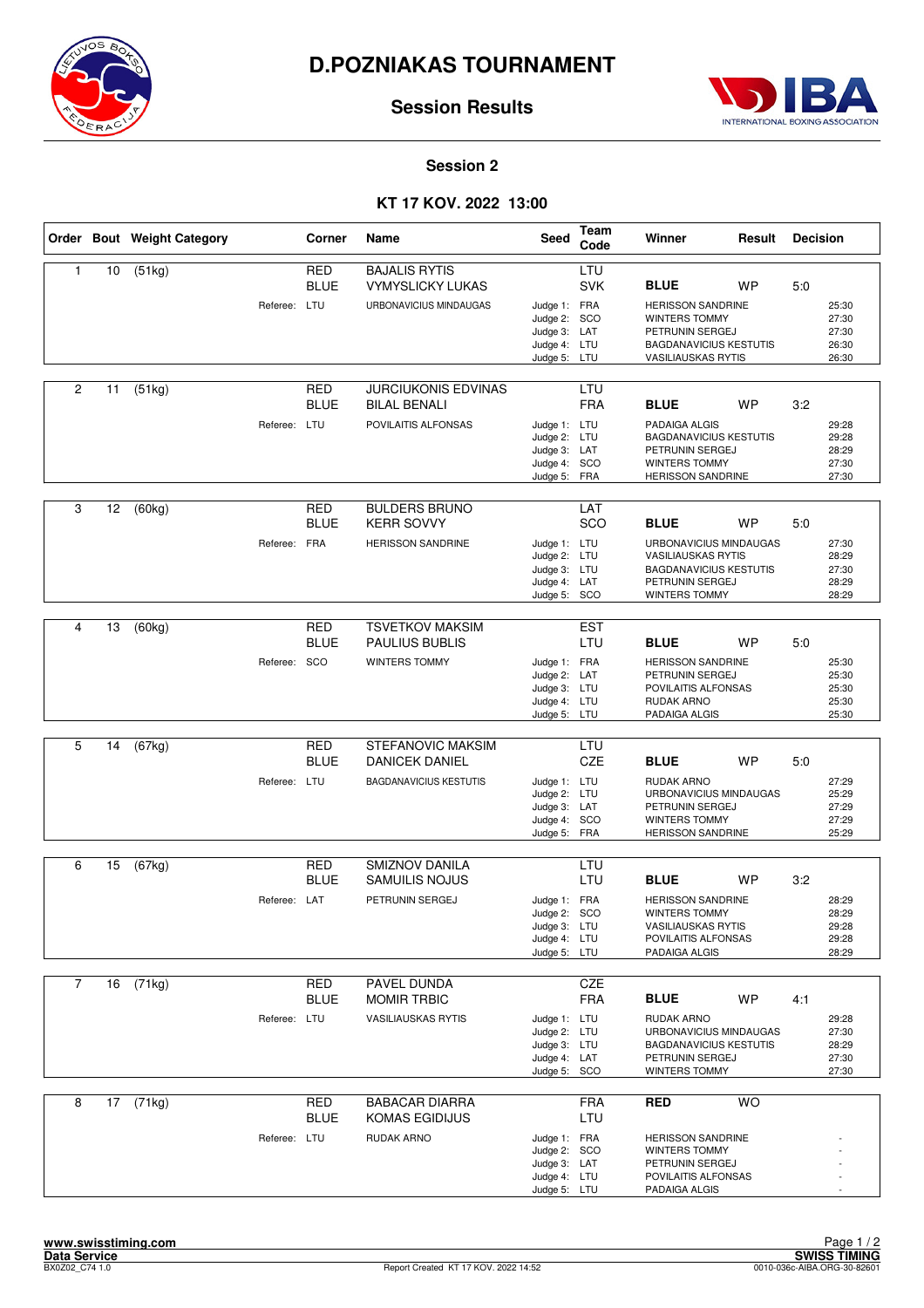



**Session Results**

#### **Session 2**

## **KT 17 KOV. 2022 13:00**

| Order |    | <b>Bout</b> Weight Category |              | Corner                    | Name                                | Seed                                                                         | Team<br>Code      | Winner                                                                                                      | Result | <b>Decision</b>                           |
|-------|----|-----------------------------|--------------|---------------------------|-------------------------------------|------------------------------------------------------------------------------|-------------------|-------------------------------------------------------------------------------------------------------------|--------|-------------------------------------------|
| 9     | 18 | (71kg)                      |              | <b>RED</b><br><b>BLUE</b> | <b>HORVATH ROMAN</b><br>MARMA NIDAS |                                                                              | <b>SVK</b><br>LTU | <b>RED</b>                                                                                                  | WP     | 4:1                                       |
|       |    |                             | Referee: LTU |                           | URBONAVICIUS MINDAUGAS              | Judge 1: LTU<br>Judge 2: LTU<br>Judge 3: LAT<br>Judge 4: SCO<br>Judge 5: FRA |                   | RUDAK ARNO<br><b>BAGDANAVICIUS KESTUTIS</b><br>PETRUNIN SERGEJ<br>WINTERS TOMMY<br><b>HERISSON SANDRINE</b> |        | 29:28<br>29:28<br>28:29<br>29:28<br>29:28 |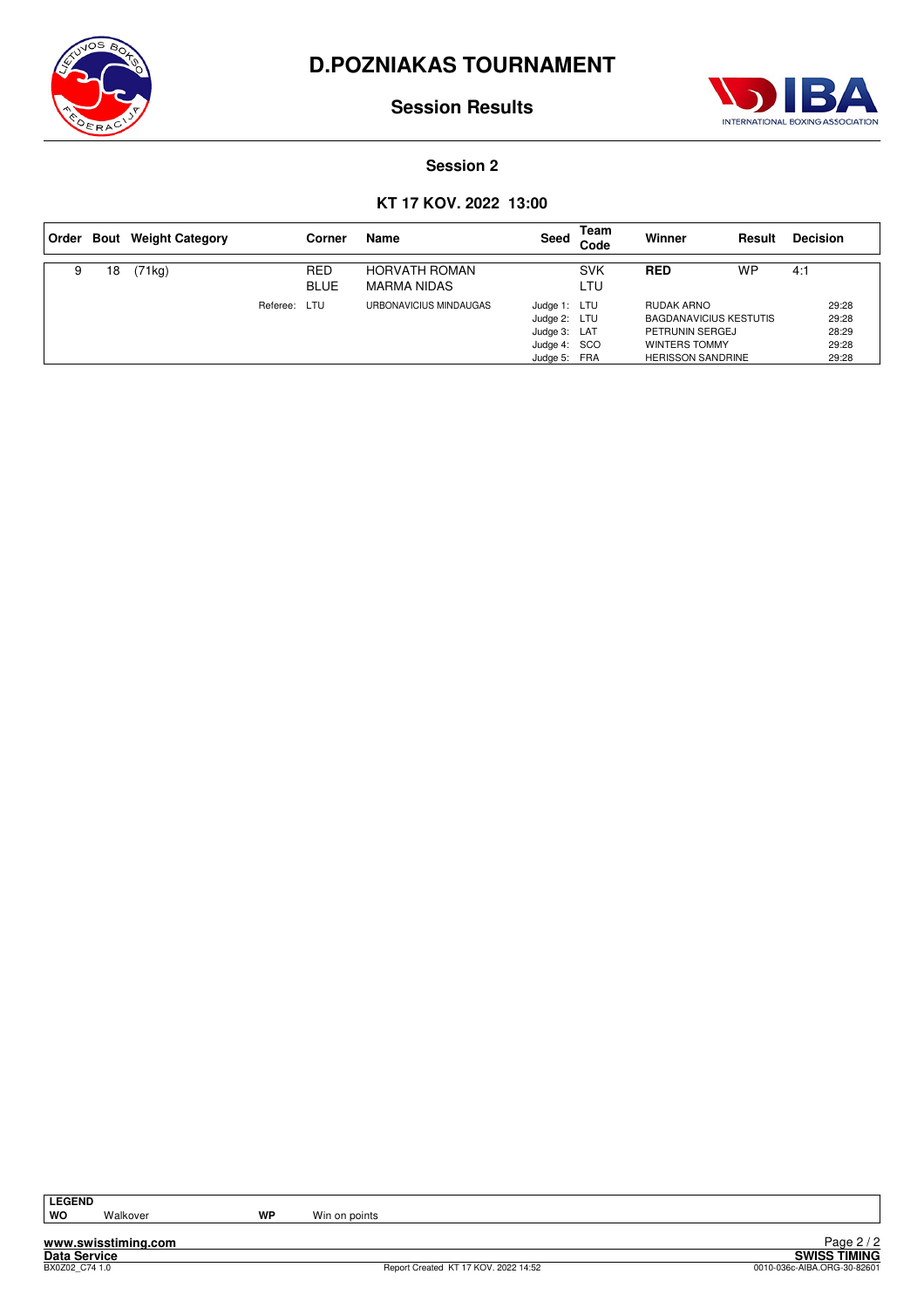



**Session Results**

#### **Session 3**

## **PN 18 KOV. 2022 13:00**

|                |    | Order Bout Weight Category |              | Corner                    | Name                                                  | <b>Seed</b>                                                                  | Team<br>Code             | Winner                                                                                                                          | Result     | <b>Decision</b> |                                           |
|----------------|----|----------------------------|--------------|---------------------------|-------------------------------------------------------|------------------------------------------------------------------------------|--------------------------|---------------------------------------------------------------------------------------------------------------------------------|------------|-----------------|-------------------------------------------|
| 1              | 19 | (54kg)                     |              | <b>RED</b><br><b>BLUE</b> | <b>BURDEJEV TOMAS</b><br><b>SLEPCIK JOSEF</b>         |                                                                              | LTU<br>CZE               | <b>BLUE</b>                                                                                                                     | <b>RSC</b> | R3              |                                           |
|                |    |                            | Referee: LTU |                           | <b>VASILIAUSKAS RYTIS</b>                             | Judge 1: FRA<br>Judge 2: SCO<br>Judge 3: LAT<br>Judge 4: LTU<br>Judge 5: LTU |                          | <b>HERISSON SANDRINE</b><br>WINTERS TOMMY<br>PETRUNIN SERGEJ<br><b>BAGDANAVICIUS KESTUTIS</b><br>URBONAVICIUS MINDAUGAS         |            |                 | 17:20<br>17:20<br>17:20<br>17:20<br>16:20 |
| $\overline{c}$ | 20 | (54kg)                     |              | RED<br><b>BLUE</b>        | <b>BILEL SABBANI</b><br><b>CULLEN AARON</b>           |                                                                              | <b>FRA</b><br>SCO        | <b>BLUE</b>                                                                                                                     | <b>WP</b>  | 5:0             |                                           |
|                |    |                            | Referee: LTU |                           | ZILINSKAS MINDAUGAS                                   | Judge 1: LAT<br>Judge 2: LTU<br>Judge 3: LTU<br>Judge 4: LTU<br>Judge 5: LTU |                          | PETRUNIN SERGEJ<br>POVILAITIS ALFONSAS<br>PADAIGA ALGIS<br>RUDAK ARNO<br>SINICYN ANDZEJ                                         |            |                 | 27:30<br>27:30<br>27:30<br>27:30<br>27:30 |
| 3              | 21 | (57kg)                     |              | <b>RED</b><br><b>BLUE</b> | <b>CEHANOVIC ERNEST</b><br><b>LEJNIEKS KRISTAPS</b>   |                                                                              | LTU<br>LAT               | <b>BLUE</b>                                                                                                                     | <b>WP</b>  | 5:0             |                                           |
|                |    |                            | Referee: LTU |                           | <b>BAGDANAVICIUS KESTUTIS</b>                         | Judge 1: FRA<br>Judge 2: SCO<br>Judge 3: LAT<br>Judge 4: LTU<br>Judge 5: LTU |                          | <b>HERISSON SANDRINE</b><br><b>WINTERS TOMMY</b><br>PETRUNIN SERGEJ<br><b>VASILIAUSKAS RYTIS</b><br>URBONAVICIUS MINDAUGAS      |            |                 | 28:29<br>27:30<br>27:30<br>27:30<br>27:30 |
|                |    |                            |              |                           |                                                       |                                                                              |                          |                                                                                                                                 |            |                 |                                           |
| 4              | 22 | (57kg)                     |              | <b>RED</b><br><b>BLUE</b> | <b>MARWAN MOUFLIH</b><br><b>GUILLE JESSE</b>          |                                                                              | <b>FRA</b><br><b>BEL</b> | <b>RED</b>                                                                                                                      | <b>RSC</b> | R <sub>2</sub>  |                                           |
|                |    |                            | Referee: LTU |                           | POVILAITIS ALFONSAS                                   | Judge 1: SCO<br>Judge 2: LTU<br>Judge 3: LTU<br>Judge 4: LTU<br>Judge 5: LTU |                          | <b>WINTERS TOMMY</b><br>PADAIGA ALGIS<br>ZILINSKAS MINDAUGAS<br>RUDAK ARNO<br>SINICYN ANDZEJ                                    |            |                 | 10:8<br>10:7<br>10:8<br>10:7<br>10:7      |
|                |    |                            |              |                           |                                                       |                                                                              |                          |                                                                                                                                 |            |                 |                                           |
| 5              | 23 | (63, 5kg)                  |              | <b>RED</b><br><b>BLUE</b> | <b>GHAYENIAN VASKEN</b><br><b>KORCEK SAMUEL</b>       |                                                                              | <b>BEL</b><br>CZE        | <b>BLUE</b>                                                                                                                     | <b>WP</b>  | 4:1             |                                           |
|                |    |                            | Referee: LTU |                           | URBONAVICIUS MINDAUGAS                                | Judge 1: FRA<br>Judge 2: LTU<br>Judge 3: LTU<br>Judge 4: LTU<br>Judge 5: LTU |                          | <b>HERISSON SANDRINE</b><br><b>BAGDANAVICIUS KESTUTIS</b><br><b>VASILIAUSKAS RYTIS</b><br>POVILAITIS ALFONSAS<br>PADAIGA ALGIS  |            |                 | 29:28<br>28:29<br>28:29<br>27:30<br>28:29 |
| 6              | 24 |                            |              | RED                       | <b>ZELENEKAS SIMONAS</b>                              |                                                                              | LTU                      | <b>RED</b>                                                                                                                      | <b>WP</b>  | 3:2             |                                           |
|                |    | (63, 5kg)                  |              | <b>BLUE</b>               | <b>MAKAROV MAKSIM</b>                                 |                                                                              | <b>EST</b>               |                                                                                                                                 |            |                 |                                           |
|                |    |                            | Referee: FRA |                           | <b>HERISSON SANDRINE</b>                              | Judge 1: SCO<br>Judge 2: LAT<br>Judge 3: LTU<br>Judge 4: LTU<br>Judge 5: LTU |                          | <b>WINTERS TOMMY</b><br>PETRUNIN SERGEJ<br><b>BAGDANAVICIUS KESTUTIS</b><br><b>VASILIAUSKAS RYTIS</b><br>URBONAVICIUS MINDAUGAS |            |                 | 27:30<br>28:29<br>29:28<br>29:28<br>29:28 |
| $\overline{7}$ | 25 | (67kg)                     |              | <b>RED</b><br><b>BLUE</b> | <b>HORVATH SAMVEL</b><br><b>DANICEK DANIEL</b>        |                                                                              | <b>SVK</b><br>CZE        | <b>RED</b>                                                                                                                      | RSC-I      | R3              |                                           |
|                |    |                            | Referee: SCO |                           | WINTERS TOMMY                                         | Judge 1: FRA<br>Judge 2: LAT<br>Judge 3: LTU<br>Judge 4: LTU<br>Judge 5: LTU |                          | <b>HERISSON SANDRINE</b><br>PETRUNIN SERGEJ<br>POVILAITIS ALFONSAS<br>ZILINSKAS MINDAUGAS<br>RUDAK ARNO                         |            |                 | 28:28<br>19:18<br>18:19<br>19:16<br>19:18 |
| 8              | 26 | (67kg)                     |              | <b>RED</b><br><b>BLUE</b> | <b>SAMUILIS NOJUS</b><br><b>VAITKEVICIUS ARMANDAS</b> |                                                                              | LTU<br>LTU               | <b>RED</b>                                                                                                                      | <b>WO</b>  |                 |                                           |
|                |    |                            | Referee: LTU |                           | RUDAK ARNO                                            | Judge 1: LAT<br>Judge 2: LTU<br>Judge 3: LTU<br>Judge 4: LTU<br>Judge 5: LTU |                          | PETRUNIN SERGEJ<br><b>BAGDANAVICIUS KESTUTIS</b><br><b>VASILIAUSKAS RYTIS</b><br>PADAIGA ALGIS<br>SINICYN ANDZEJ                |            |                 |                                           |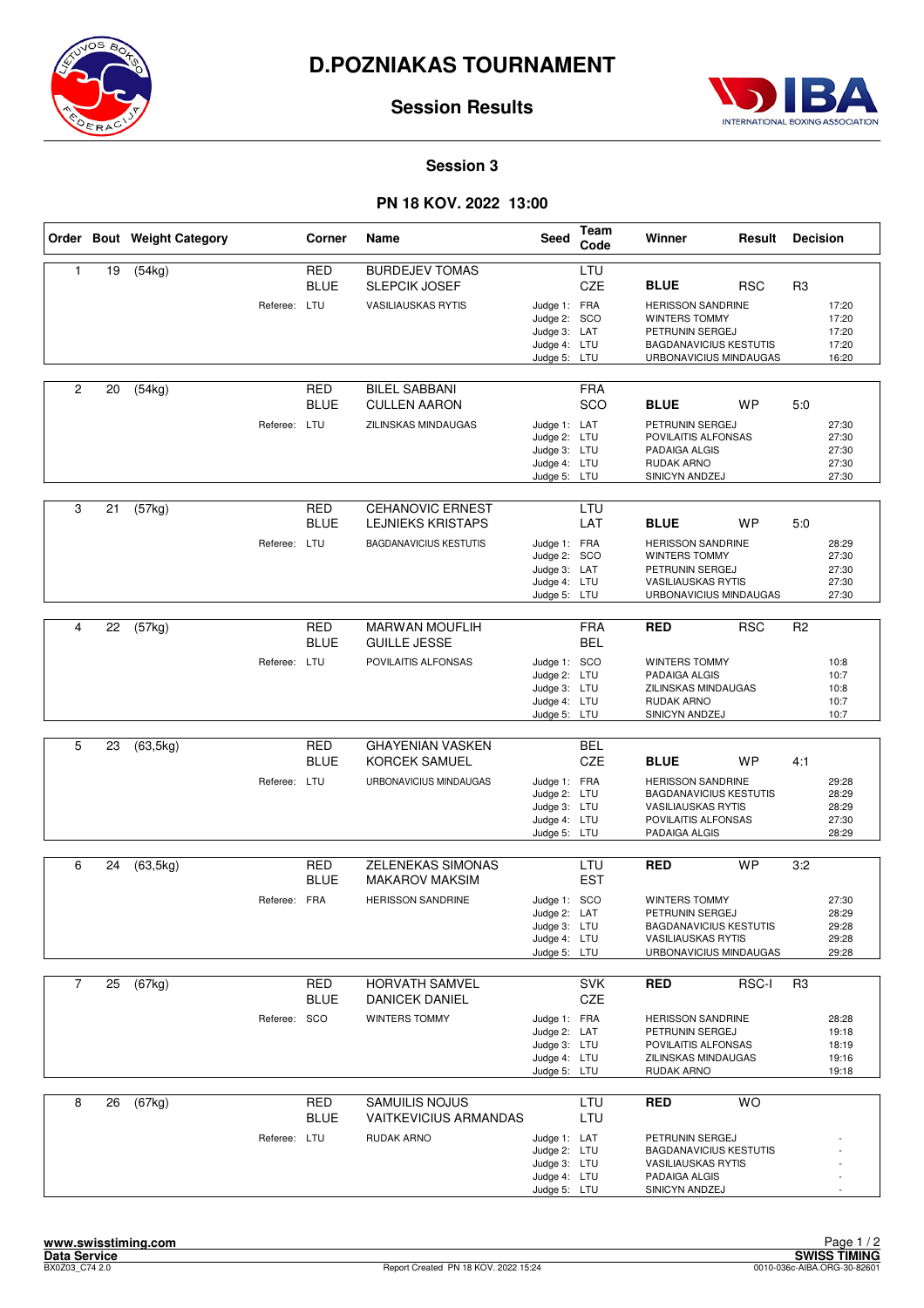



## **Session Results**

#### **Session 3**

### **PN 18 KOV. 2022 13:00**

|    |    | Order Bout Weight Category |              | Corner                    | Name                                            | Seed                                                                         | <b>Team</b><br>Code      | Winner                                                                                                                                   | Result    | <b>Decision</b> |                                           |
|----|----|----------------------------|--------------|---------------------------|-------------------------------------------------|------------------------------------------------------------------------------|--------------------------|------------------------------------------------------------------------------------------------------------------------------------------|-----------|-----------------|-------------------------------------------|
| 9  | 27 | (71kg)                     |              | <b>RED</b><br><b>BLUE</b> | <b>VDOIVITSENKO MAKAR</b><br><b>MOMIR TRBIC</b> |                                                                              | <b>EST</b><br><b>FRA</b> | <b>BLUE</b>                                                                                                                              | <b>WP</b> | 4:1             |                                           |
|    |    |                            | Referee: LTU |                           | <b>BAGDANAVICIUS KESTUTIS</b>                   | Judge 1: SCO<br>Judge 2: LTU<br>Judge 3: LTU<br>Judge 4: LTU<br>Judge 5: LTU |                          | <b>WINTERS TOMMY</b><br><b>VASILIAUSKAS RYTIS</b><br>URBONAVICIUS MINDAUGAS<br>POVILAITIS ALFONSAS<br><b>ZILINSKAS MINDAUGAS</b>         |           |                 | 28:29<br>27:30<br>27:30<br>29:28<br>27:30 |
| 10 | 28 | (71kg)                     |              | <b>RED</b><br><b>BLUE</b> | <b>BABACAR DIARRA</b><br><b>HORVATH ROMAN</b>   |                                                                              | <b>FRA</b><br><b>SVK</b> | <b>BLUE</b>                                                                                                                              | <b>WP</b> | 4:1             |                                           |
|    |    |                            | Referee: LAT |                           | PETRUNIN SERGEJ                                 | Judge 1: SCO<br>Judge 2: LTU<br>Judge 3: LTU<br>Judge 4: LTU<br>Judge 5: LTU |                          | <b>WINTERS TOMMY</b><br>PADAIGA ALGIS<br><b>ZILINSKAS MINDAUGAS</b><br><b>RUDAK ARNO</b><br>SINICYN ANDZEJ                               |           |                 | 28:29<br>27:30<br>29:28<br>27:30<br>28:29 |
| 11 | 29 | (75kg)                     |              | <b>RED</b>                | <b>VILKAS PAULIUS</b>                           |                                                                              | LTU                      |                                                                                                                                          |           |                 |                                           |
|    |    |                            | Referee: LTU | <b>BLUE</b>               | <b>HADJIT NOA</b><br>POVILAITIS ALFONSAS        | Judge 1: FRA<br>Judge 2: SCO<br>Judge 3: LAT<br>Judge 4: LTU<br>Judge 5: LTU | <b>BEL</b>               | <b>BLUE</b><br><b>HERISSON SANDRINE</b><br><b>WINTERS TOMMY</b><br>PETRUNIN SERGEJ<br><b>BAGDANAVICIUS KESTUTIS</b><br><b>RUDAK ARNO</b> | <b>WP</b> | 5.0             | 25:30<br>25:30<br>27:30<br>27:30<br>26:30 |
| 12 | 30 | (75kg)                     |              | <b>RED</b>                | <b>JANECKA JINDRICH</b>                         |                                                                              | CZE                      | <b>RED</b>                                                                                                                               | RSC-I     | R <sub>2</sub>  |                                           |
|    |    |                            |              | <b>BLUE</b>               | <b>ANTONOV IGOR</b>                             |                                                                              | <b>EST</b>               |                                                                                                                                          |           |                 |                                           |
|    |    |                            | Referee: LTU |                           | <b>VASILIAUSKAS RYTIS</b>                       | Judge 1: LTU<br>Judge 2: LTU<br>Judge 3: LTU<br>Judge 4: LTU<br>Judge 5: LTU |                          | URBONAVICIUS MINDAUGAS<br>PADAIGA ALGIS<br>ZILINSKAS MINDAUGAS<br><b>RUDAK ARNO</b><br>SINICYN ANDZEJ                                    |           |                 | 10:9<br>10:9<br>10:9<br>10:9<br>10:9      |

| Rn | Round number  | <b>RSC</b> | <b>Referee Stops Contest</b> | <b>RSC-I</b> | Referee Stops Contest - Injury | wo | Walkover |
|----|---------------|------------|------------------------------|--------------|--------------------------------|----|----------|
| WP | Win on points |            |                              |              |                                |    |          |
|    |               |            |                              |              |                                |    |          |

**LEGEND**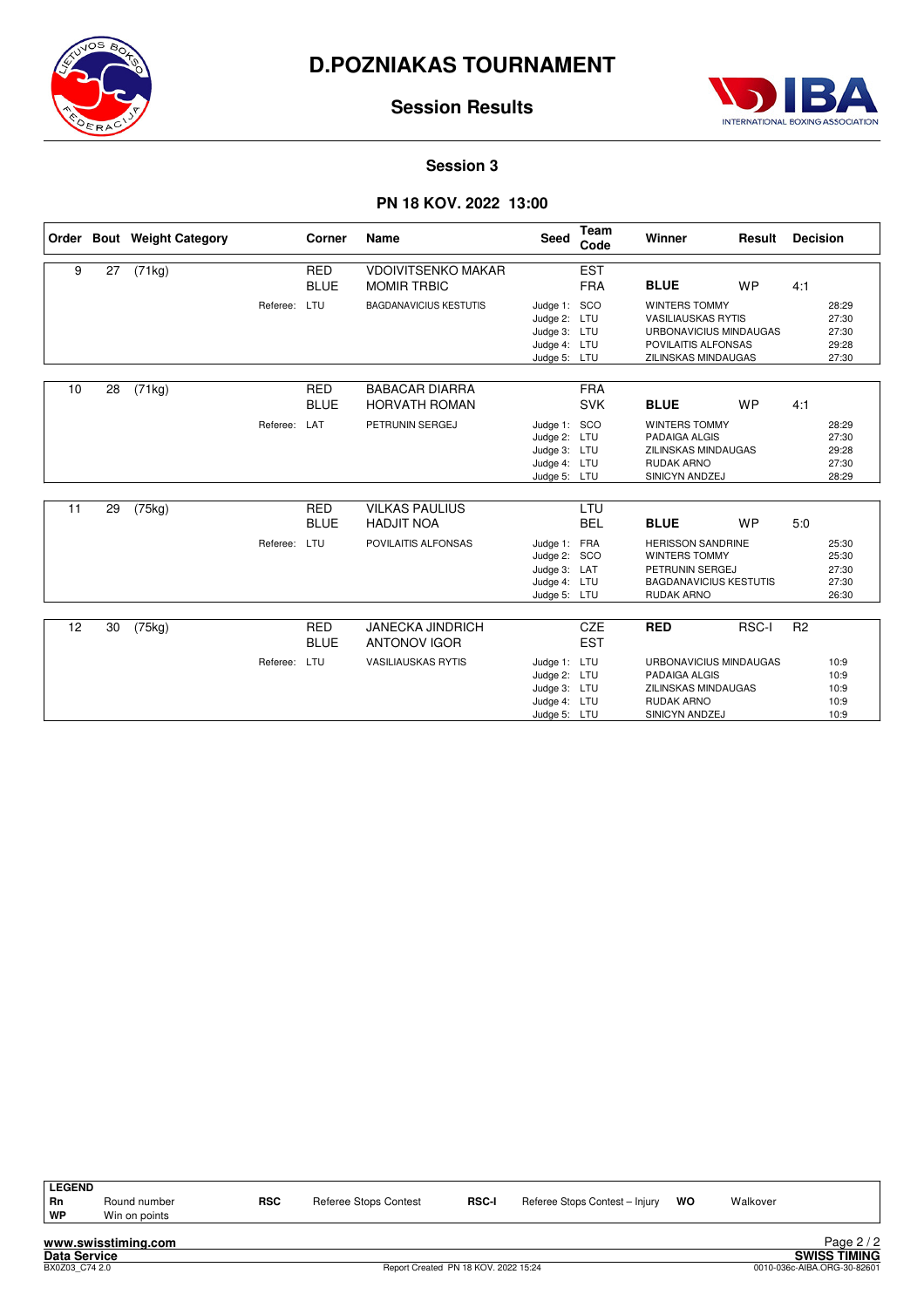



**Session Results**

#### **Session 4**

## **ÐT 19 KOV. 2022 13:00**

|                |    | Order Bout Weight Category |              | Corner                    | Name                                                 | Seed                                                                         | Team<br>Code             | Winner                                                                                                                            | Result    | <b>Decision</b> |                                               |
|----------------|----|----------------------------|--------------|---------------------------|------------------------------------------------------|------------------------------------------------------------------------------|--------------------------|-----------------------------------------------------------------------------------------------------------------------------------|-----------|-----------------|-----------------------------------------------|
| 1              | 31 | (51kg)                     |              | <b>RED</b><br><b>BLUE</b> | <b>VYMYSLICKY LUKAS</b><br><b>BILAL BENALI</b>       |                                                                              | <b>SVK</b><br><b>FRA</b> | RED                                                                                                                               | <b>WP</b> | 5:0             |                                               |
|                |    |                            | Referee: LTU |                           | <b>VASILIAUSKAS RYTIS</b>                            | Judge 1: SCO<br>Judge 2: LAT<br>Judge 3: LTU<br>Judge 4: LTU<br>Judge 5: LTU |                          | <b>WINTERS TOMMY</b><br>PETRUNIN SERGEJ<br><b>BAGDANAVICIUS KESTUTIS</b><br>URBONAVICIUS MINDAUGAS<br>POVILAITIS ALFONSAS         |           |                 | 29:28<br>29:28<br>29:28<br>29:28<br>29:28     |
| 2              | 32 | (54kg)                     |              | <b>RED</b><br><b>BLUE</b> | SLEPCIK JOSEF<br><b>CULLEN AARON</b>                 |                                                                              | CZE<br>SCO               | <b>BLUE</b>                                                                                                                       | <b>WP</b> | 5:0             |                                               |
|                |    |                            | Referee: LTU |                           | ZILINSKAS MINDAUGAS                                  | Judge 1: FRA<br>Judge 2: LAT<br>Judge 3: LTU<br>Judge 4: LTU<br>Judge 5: LTU |                          | <b>HERISSON SANDRINE</b><br>PETRUNIN SERGEJ<br>PADAIGA ALGIS<br><b>VASILIAUSKAS RYTIS</b><br>SINICYN ANDZEJ                       |           |                 | 28:29<br>27:30<br>27:30<br>27:30<br>27:30     |
| 3              | 33 | (57kg)                     |              | RED<br><b>BLUE</b>        | <b>LEJNIEKS KRISTAPS</b><br><b>MARWAN MOUFLIH</b>    |                                                                              | LAT<br><b>FRA</b>        | <b>BLUE</b>                                                                                                                       | <b>WP</b> | 5:0             |                                               |
|                |    |                            | Referee: LTU |                           | <b>BAGDANAVICIUS KESTUTIS</b>                        | Judge 1: SCO<br>Judge 2: LTU<br>Judge 3: LTU<br>Judge 4: LTU<br>Judge 5: LTU |                          | <b>WINTERS TOMMY</b><br><b>VASILIAUSKAS RYTIS</b><br>URBONAVICIUS MINDAUGAS<br>POVILAITIS ALFONSAS<br>ZILINSKAS MINDAUGAS         |           |                 | 27:30<br>27:30<br>27:30<br>27:30<br>27:30     |
| 4              | 34 | (60kg)                     |              | <b>RED</b>                | <b>KERR SONNY</b>                                    |                                                                              | SCO                      |                                                                                                                                   |           |                 |                                               |
|                |    |                            | Referee: LTU | <b>BLUE</b>               | <b>PAULIUS BUBLIS</b><br>URBONAVICIUS MINDAUGAS      | Judge 1: FRA<br>Judge 2: LAT<br>Judge 3: LTU<br>Judge 4: LTU<br>Judge 5: LTU | LTU                      | <b>BLUE</b><br><b>HERISSON SANDRINE</b><br>PETRUNIN SERGEJ<br>POVILAITIS ALFONSAS<br>PADAIGA ALGIS<br>SINICYN ANDZEJ              | <b>WP</b> | 5:0             | 28:29<br>28:29<br>28:29<br>28:29<br>28:29     |
|                |    |                            |              |                           |                                                      |                                                                              |                          |                                                                                                                                   |           |                 |                                               |
| 5              | 35 | (63, 5kg)                  |              | <b>RED</b><br><b>BLUE</b> | <b>KORCEK SAMUEL</b><br>ZELENEKAS SIMONAS            |                                                                              | CZE<br>LTU               | RED                                                                                                                               | <b>WP</b> | 3:2             |                                               |
|                |    |                            | Referee: LTU |                           | POVILAITIS ALFONSAS                                  | Judge 1: FRA<br>Judge 2: SCO<br>Judge 3: LAT<br>Judge 4: LTU<br>Judge 5: LTU |                          | <b>HERISSON SANDRINE</b><br><b>WINTERS TOMMY</b><br>PETRUNIN SERGEJ<br><b>BAGDANAVICIUS KESTUTIS</b><br><b>VASILIAUSKAS RYTIS</b> |           |                 | 30:27<br>29:28<br>29:28<br>28:29<br>28:29     |
| 6              | 36 | (67kg)                     |              | RED                       | <b>HORVATH SAMUEL</b>                                |                                                                              | <b>SVK</b>               |                                                                                                                                   |           |                 |                                               |
|                |    |                            |              | <b>BLUE</b>               | <b>SAMUILIS NOJUS</b>                                |                                                                              | LTU                      | <b>BLUE</b>                                                                                                                       | <b>WP</b> | 3:2             |                                               |
|                |    |                            | Referee: LAT |                           | PETRUNIN SERGEJ                                      | Judge 1: FRA<br>Judge 2: SCO<br>Judge 3: LTU<br>Judge 4: LTU<br>Judge 5: LTU |                          | <b>HERISSON SANDRINE</b><br>WINTERS TOMMY<br>PADAIGA ALGIS<br><b>VASILIAUSKAS RYTIS</b><br>SINICYN ANDZEJ                         |           |                 | * 28:28<br>29:27<br>27:29<br>27:29<br>28:28 * |
| $\overline{7}$ | 37 | (71kg)                     |              | RED                       | <b>MOMIR TRBIC</b>                                   |                                                                              | <b>FRA</b>               | <b>RED</b>                                                                                                                        | <b>WP</b> | 5:0             |                                               |
|                |    |                            |              | <b>BLUE</b>               | HORVATH ROMAN                                        |                                                                              | <b>SVK</b>               |                                                                                                                                   |           |                 |                                               |
|                |    |                            | Referee: LTU |                           | PADAIGA ALGIS                                        | Judge 1: LAT<br>Judge 2: LTU<br>Judge 3: LTU<br>Judge 4: LTU<br>Judge 5: LTU |                          | PETRUNIN SERGEJ<br><b>BAGDANAVICIUS KESTUTIS</b><br><b>VASILIAUSKAS RYTIS</b><br>URBONAVICIUS MINDAUGAS<br>ZILINSKAS MINDAUGAS    |           |                 | 30:27<br>29:28<br>29:28<br>30:27<br>29:28     |
| 8              | 38 | (75kg)                     |              | <b>RED</b>                | <b>HADJIT NOA</b>                                    |                                                                              | BEL                      | <b>RED</b>                                                                                                                        | <b>WO</b> |                 |                                               |
|                |    |                            | Referee: LTU | <b>BLUE</b>               | <b>JANECKA JINDRICH</b><br><b>VASILIAUSKAS RYTIS</b> | Judge 1: FRA<br>Judge 2: SCO<br>Judge 3: LAT<br>Judge 4: LTU<br>Judge 5: LTU | CZE                      | <b>HERISSON SANDRINE</b><br>WINTERS TOMMY<br>PETRUNIN SERGEJ<br>POVILAITIS ALFONSAS<br>SINICYN ANDZEJ                             |           |                 |                                               |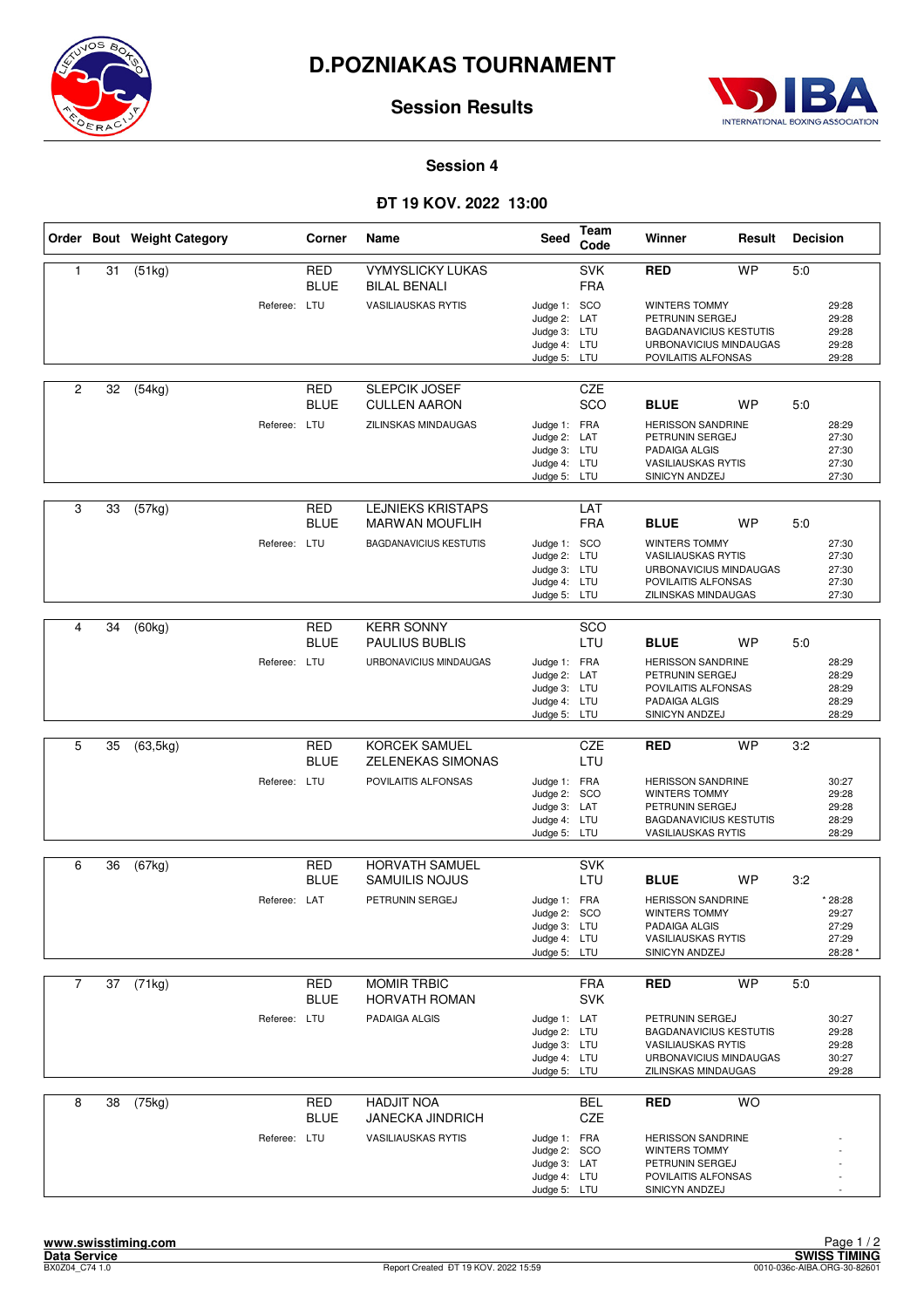



## **Session Results**

### **Session 4**

### **ÐT 19 KOV. 2022 13:00**

|    |    | Order Bout Weight Category |              | Corner                    | Name                                               | Seed                                                                         | <b>Team</b><br>Code | Winner                                                                                                                           | Result     | <b>Decision</b> |                                           |
|----|----|----------------------------|--------------|---------------------------|----------------------------------------------------|------------------------------------------------------------------------------|---------------------|----------------------------------------------------------------------------------------------------------------------------------|------------|-----------------|-------------------------------------------|
| 9  | 39 | (80kg)                     |              | RED<br><b>BLUE</b>        | <b>ILJA JURCENOKS</b><br><b>JON IWIECUI</b>        |                                                                              | LAT<br>POL          | <b>RED</b>                                                                                                                       | <b>RSC</b> | R <sub>2</sub>  |                                           |
|    |    |                            | Referee: LTU |                           | URBONAVICIUS MINDAUGAS                             | Judge 1: LTU<br>Judge 2: LTU<br>Judge 3: LTU<br>Judge 4: LTU<br>Judge 5: LTU |                     | <b>BAGDANAVICIUS KESTUTIS</b><br>POVILAITIS ALFONSAS<br>PADAIGA ALGIS<br><b>ZILINSKAS MINDAUGAS</b><br><b>RUDAK ARNO</b>         |            |                 | 10:6<br>10:6<br>10:7<br>10:6<br>10:7      |
| 10 | 40 | (86kg)                     |              | <b>RED</b><br><b>BLUE</b> | SNETKOVAS JOKUBAS<br><b>KATEIVA ARMANDAS</b>       |                                                                              | LTU<br>LTU          | <b>BLUE</b>                                                                                                                      | <b>WP</b>  | 5.0             |                                           |
|    |    |                            | Referee:     | <b>FRA</b>                | <b>HERISSON SANDRINE</b>                           | Judge 1: SCO<br>Judge 2: LAT<br>Judge 3: LTU<br>Judge 4: LTU<br>Judge 5: LTU |                     | <b>WINTERS TOMMY</b><br>PETRUNIN SERGEJ<br><b>VASILIAUSKAS RYTIS</b><br>URBONAVICIUS MINDAUGAS<br>SINICYN ANDZEJ                 |            |                 | 27:28<br>26:29<br>26:29<br>26:29<br>26:29 |
| 11 | 41 | (92kg)                     |              | <b>RED</b><br><b>BLUE</b> | <b>PALIONIS GUSTAS</b><br><b>LEMANAS TOMAS</b>     |                                                                              | LTU<br>LTU          | <b>BLUE</b>                                                                                                                      | ABD        | R1              |                                           |
|    |    |                            | Referee:     | SCO                       | <b>WINTERS TOMMY</b>                               | Judge 1: LTU<br>Judge 2: LTU<br>Judge 3: LTU<br>Judge 4: LTU<br>Judge 5: LTU |                     | <b>BAGDANAVICIUS KESTUTIS</b><br>POVILAITIS ALFONSAS<br>PADAIGA ALGIS<br><b>ZILINSKAS MINDAUGAS</b><br><b>VASILIAUSKAS RYTIS</b> |            |                 |                                           |
|    |    |                            |              |                           |                                                    |                                                                              |                     |                                                                                                                                  |            |                 |                                           |
| 12 | 42 | $(92+kg)$                  |              | <b>RED</b><br><b>BLUE</b> | <b>BELEZIKA ELWIN</b><br><b>GYTIS MATIJOSAITIS</b> |                                                                              | <b>SWE</b><br>LTU   | <b>RED</b>                                                                                                                       | <b>RSC</b> | R <sub>2</sub>  |                                           |
|    |    |                            | Referee: LTU |                           | <b>ZILINSKAS MINDAUGAS</b>                         | Judge 1: FRA<br>Judge 2: SCO<br>Judge 3: LAT<br>Judge 4: LTU<br>Judge 5: LTU |                     | <b>HERISSON SANDRINE</b><br><b>WINTERS TOMMY</b><br>PETRUNIN SERGEJ<br><b>VASILIAUSKAS RYTIS</b><br>SINICYN ANDZEJ               |            |                 | 10:8<br>10:8<br>10:8<br>10:9<br>10:9      |

| <b>LEGEND</b> |                     |            |               |    |              |            |                       |
|---------------|---------------------|------------|---------------|----|--------------|------------|-----------------------|
|               | Preferred winner    | <b>ABD</b> | Abandon       | Rn | Round number | <b>RSC</b> | Referee Stops Contest |
| WO            | Walkover            | <b>WP</b>  | Win on points |    |              |            |                       |
|               | www.swisstiming.com |            |               |    |              |            | Page $2/2$            |